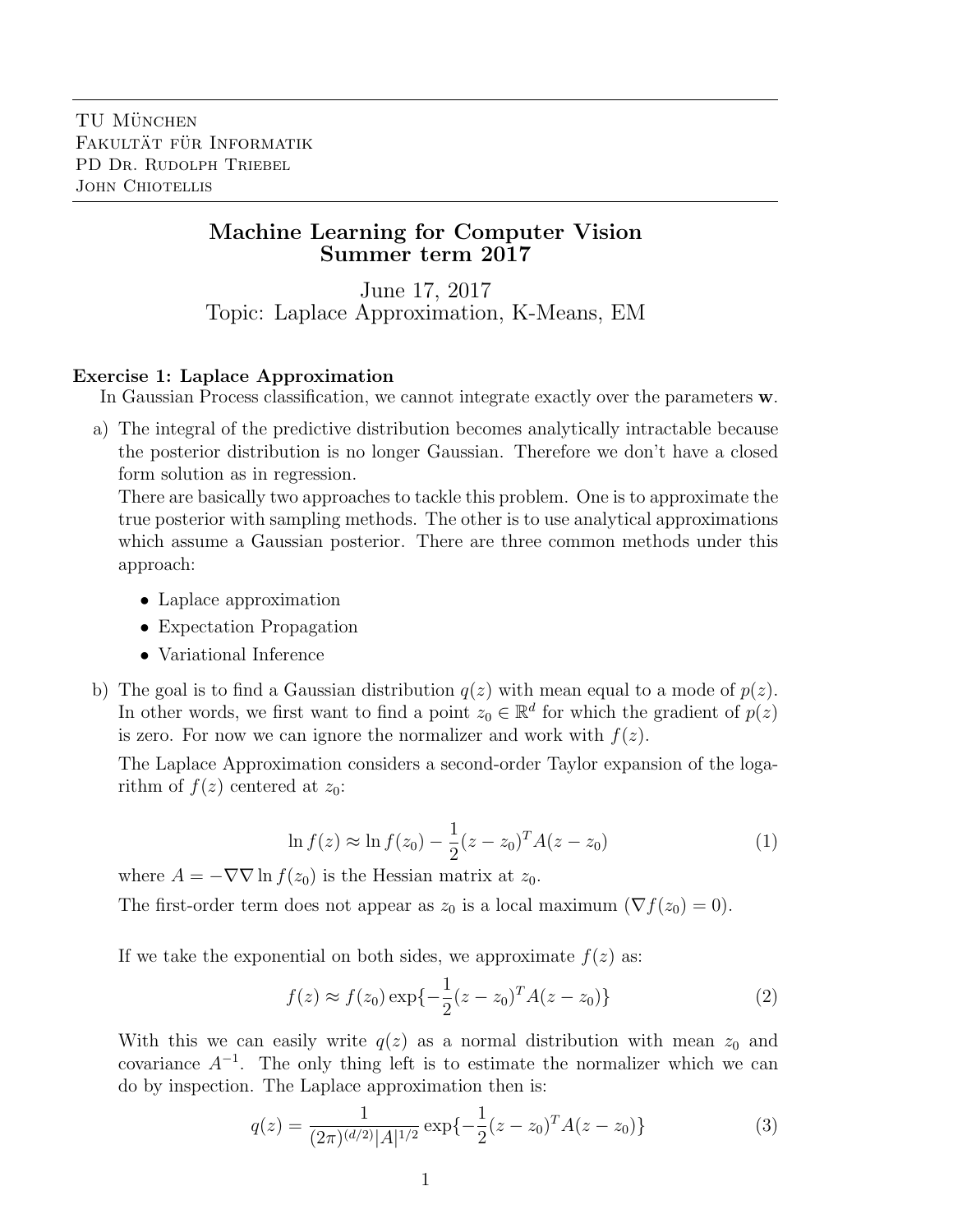## Exercise 2: Expectation-Maximization for GMM

In the standard EM algorithm, we first define the responsibilities  $\gamma$  as

$$
\gamma_{nk} = p(z_{nk} = 1 | x_n) = \frac{\pi_k \mathcal{N}(x_n | \mu_k, \Sigma_k)}{\sum_{j=1}^K \pi_j \mathcal{N}(x_n | \mu_j, \Sigma_j)}, \quad z_{nk} \in \{0, 1\}, \sum_{k=1}^K z_{nk} = 1
$$

a) Find the optimal means, covariances and mixing coefficients that maximize the data likelihood. How can we interpret the results?

We want to maximize the data likelihood, so as usual we minimize the negative log-likelihood:

$$
-\mathcal{L}\mathcal{L} = -\log p(X|\boldsymbol{\mu}, \boldsymbol{\Sigma}, \boldsymbol{\pi}) = -\log \prod_{n} \sum_{k} \pi_k \mathcal{N}(x_n|\mu_k, \Sigma_k)
$$
(4)

This time we minimize 3 times independently with respect to the means, the covariances and the mixture coefficients:

$$
\mu_k^* = \underset{\mu_k}{\arg\min} -\mathcal{L}\mathcal{L} \tag{5}
$$

$$
\Sigma_k^* = \underset{\Sigma_k}{\arg\min} -\mathcal{L}\mathcal{L}
$$
 (6)

$$
\pi_k^* = \underset{\pi_k}{\arg\min} -\mathcal{L}\mathcal{L}
$$
\n(7)

In the following, to avoid confusion of sums and covariances, we denote covariance  $\Sigma_k$  as  $C_k$ . To simplify some expressions, let us agree on the following notation:

$$
\mathcal{N}_{nk} \equiv \mathcal{N}(x_n | \mu_k, C_k)
$$
\n(8)

$$
Z_k \equiv ((2\pi)^d |C_k|)^{1/2}
$$
\n(9)

$$
D_{nk} \equiv (x_n - \mu_k)^T C_k^{-1} (x_n - \mu_k)
$$
\n(10)

Therefore 
$$
\mathcal{N}_{nk} = Z_k^{-1} \exp\{-\frac{1}{2}D_{nk}\}\tag{11}
$$

Thus, we have:

$$
-\mathcal{L}\mathcal{L} = -\sum_{n} \log \sum_{k} \pi_{k} \mathcal{N}_{nk}
$$

$$
= -\sum_{n} \log \sum_{k} \pi_{k} Z_{k}^{-1} \exp(-\frac{1}{2}D_{nk})
$$

Solving for the means: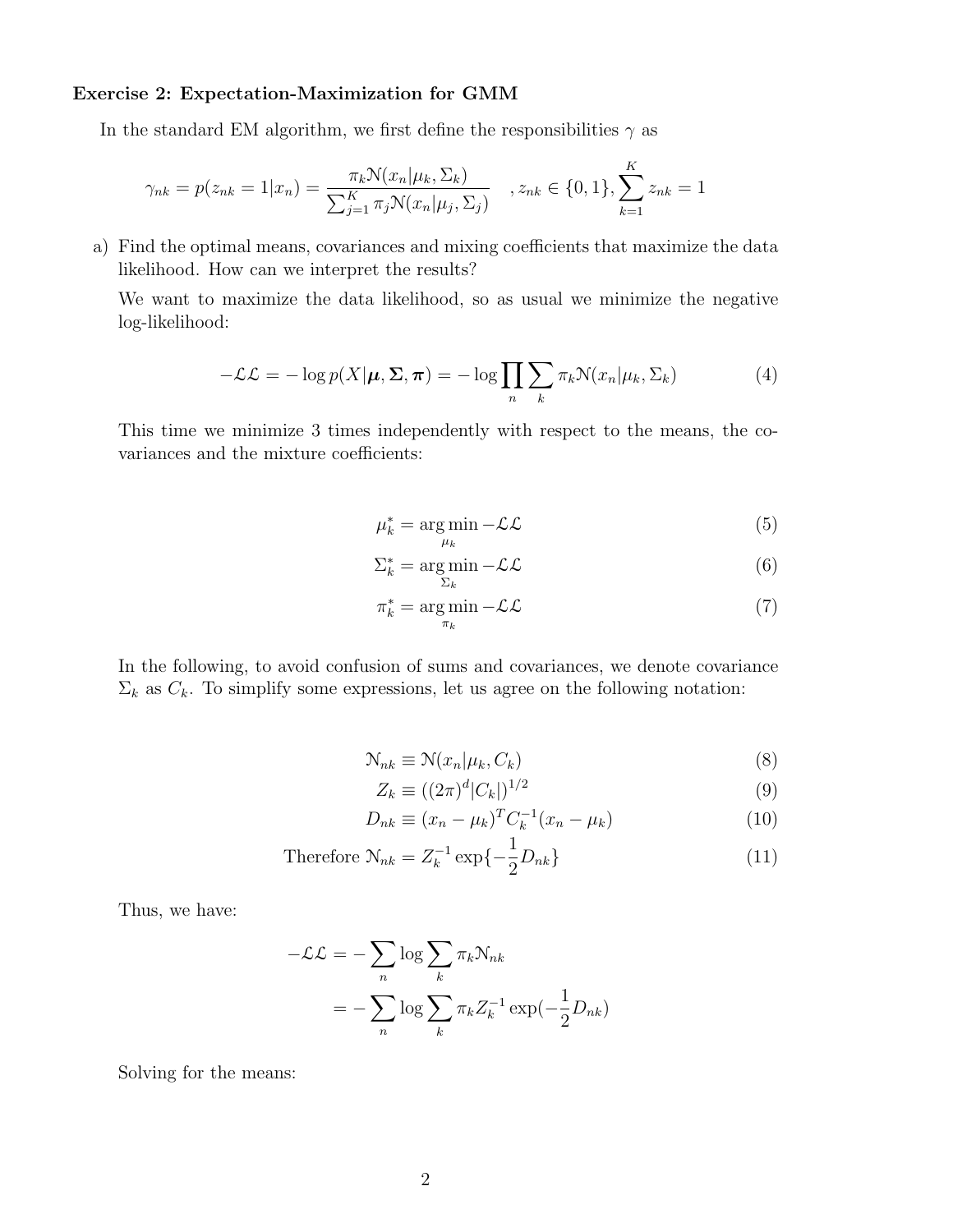$$
\frac{\partial \mathcal{L}\mathcal{L}}{\partial \mu_k} = \sum_n \frac{1}{\sum_j \pi_j \mathcal{N}_{nj}} \frac{\partial \sum_k \pi_k Z_k^{-1} \exp(-\frac{1}{2}D_{nk})}{\partial \mu_k} \tag{12}
$$

$$
=\sum_{n}\frac{1}{\sum_{j}\pi_{j}N_{nj}}\pi_{k}Z_{k}^{-1}\frac{\partial\exp(-\frac{1}{2}D_{nk})}{\partial\mu_{k}}\tag{13}
$$

$$
= \sum_{n} \frac{1}{\sum_{j} \pi_{j} \mathcal{N}_{nj}} \pi_{k} Z_{k}^{-1} \exp(-\frac{1}{2} D_{nk}) C_{k}^{-1} (x_{n} - \mu_{k})
$$
(14)

$$
=\sum_{n}\frac{\pi_{k}N_{nk}}{\sum_{j}\pi_{j}N_{nj}}C_{k}^{-1}(x_{n}-\mu_{k})
$$
\n(15)

$$
=\sum_{n}\gamma_{nk}C_k^{-1}(x_n-\mu_k)\tag{16}
$$

$$
(17)
$$

Setting  $-\frac{\partial \mathcal{L}\mathcal{L}}{\partial u}$  $\frac{\partial \mathcal{L}\mathcal{L}}{\partial \mu_k} = 0$  gives us:

$$
\sum_{n} \gamma_{nk} C_k^{-1} \mu_k = \sum_{n} \gamma_{nk} C_k^{-1} x_n \tag{18}
$$

$$
C_k^{-1} \mu_k \sum_n \gamma_{nk} = C_k^{-1} \sum_n \gamma_{nk} x_n \tag{19}
$$

$$
C_k^{-1} \mu_k \sum_n \gamma_{nk} = C_k^{-1} \sum_n \gamma_{nk} x_n \tag{20}
$$

$$
\mu_k \sum_n \gamma_{nk} = \sum_n \gamma_{nk} x_n \tag{21}
$$

$$
\mu_k = \frac{\sum_n \gamma_{nk} x_n}{\sum_n \gamma_{nk}} \tag{22}
$$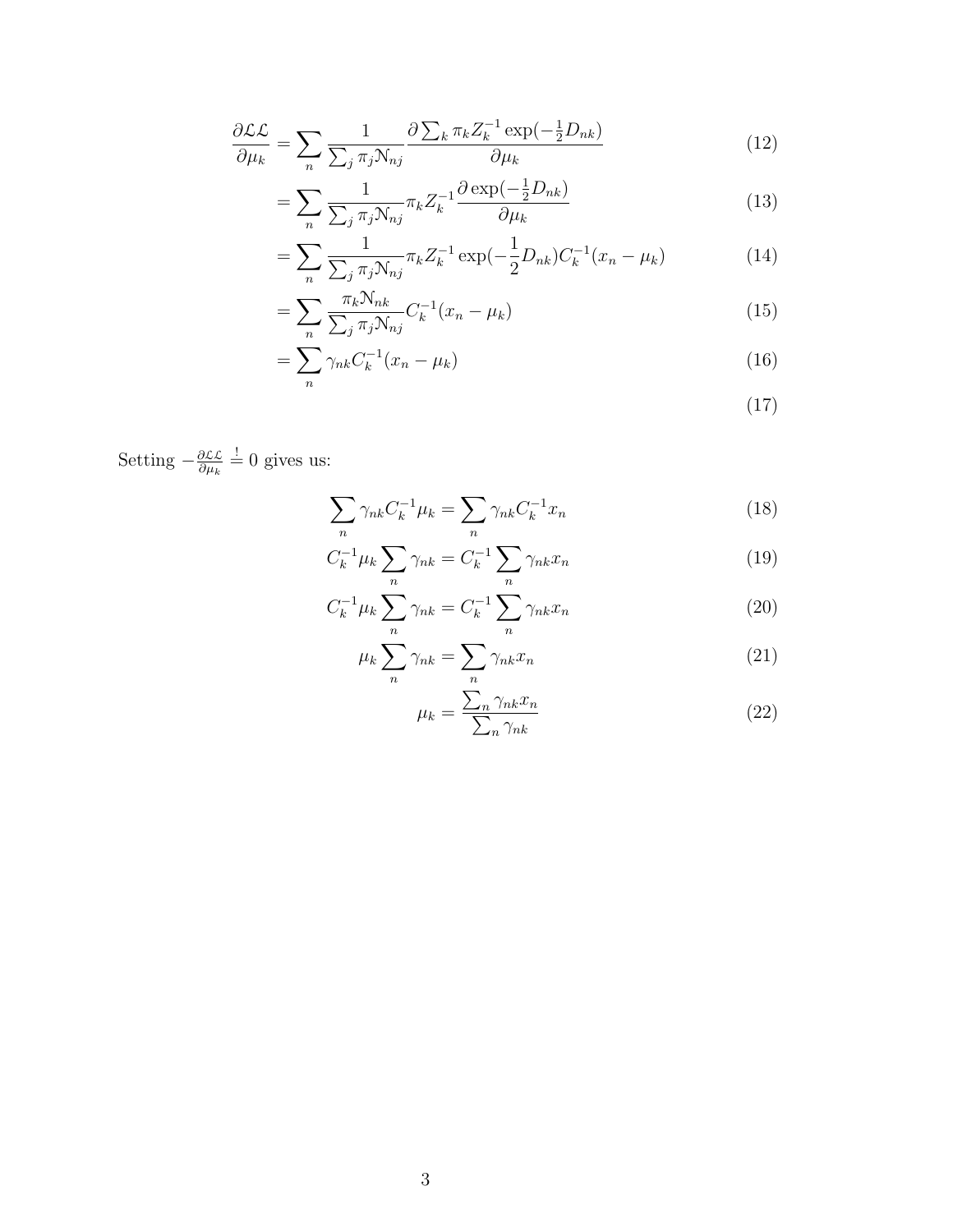Solving for the covariances:

$$
\frac{\partial \mathcal{L}\mathcal{L}}{\partial C_k} = \sum_n \frac{1}{\sum_j \pi_j \mathcal{N}_{nj}} \frac{\partial \sum_k \pi_k Z_k^{-1} \exp(-\frac{1}{2}D_{nk})}{\partial C_k} \tag{23}
$$

$$
=\sum_{n}\frac{1}{\sum_{j}\pi_{j}N_{nj}}\pi_{k}\frac{\partial Z_{k}^{-1}\exp\left(-\frac{1}{2}D_{nk}\right)}{\partial C_{k}}\tag{24}
$$

$$
= \sum_{n} \frac{1}{\sum_{j} \pi_{j} \mathcal{N}_{nj}} \pi_{k} \left( \frac{\partial Z_{k}^{-1}}{\partial C_{k}} \exp\left(-\frac{1}{2} D_{nk}\right) + Z_{k}^{-1} \frac{\partial \exp\left(-\frac{1}{2} D_{nk}\right)}{\partial C_{k}} \right)
$$
(25)

$$
= \sum_{n} \frac{1}{\sum_{j} \pi_{j} N_{nj}} \pi_{k} \left( (-\frac{1}{2} Z_{k}^{-1} C_{k}^{-1}) \exp(-\frac{1}{2} D_{nk}) + \frac{1}{2} Z_{k}^{-1} \exp(-\frac{1}{2} D_{nk}) C_{k}^{-1} (x_{n} - \mu_{k}) (x_{n} - \mu_{k})^{T} C_{k}^{-1} \right)
$$
\n(26)

$$
= (-\frac{1}{2}) \sum_{n} \frac{1}{\sum_{j} \pi_{j} N_{nj}} \pi_{k} Z_{k}^{-1} \exp(-\frac{1}{2} D_{nk}) \left( C_{k}^{-1} - C_{k}^{-1} (x_{n} - \mu_{k}) (x_{n} - \mu_{k})^{T} C_{k}^{-1} \right)
$$
\n(27)

$$
= (-\frac{1}{2}) \sum_{n} \gamma_{nk} \left( C_{k}^{-1} - C_{k}^{-1} (x_{n} - \mu_{k}) (x_{n} - \mu_{k})^{T} C_{k}^{-1} \right)
$$
\n(28)

(29)

Here, we used the derivative of the determinant as follows:

$$
\frac{\partial Z_k^{-1}}{\partial C_k} = \frac{\partial ((2\pi)^d |C_k|)^{-\frac{1}{2}}}{\partial C_k} = ((2\pi)^d)^{-\frac{1}{2}} \frac{\partial (|C_k|)^{-\frac{1}{2}}}{\partial C_k} \tag{30}
$$

$$
= ((2\pi)^d)^{-\frac{1}{2}}(-\frac{1}{2})|C_k|^{-\frac{3}{2}}\frac{\partial(|C_k|)}{\partial C_k} = ((2\pi)^d)^{-\frac{1}{2}}(-\frac{1}{2})|C_k|^{-\frac{3}{2}}|C_k|(C_k^{-1})^T \tag{31}
$$

$$
= (-\frac{1}{2})((2\pi)^d)^{-\frac{1}{2}}|C_k|^{-\frac{1}{2}}C_k^{-1} = -\frac{1}{2}Z_k^{-1}C_k^{-1}
$$
\n(32)

and the derivative of the Mahalanobis distance as:

$$
\frac{\partial x^T C^{-1} x}{\partial C} = -C^{-T} x x^T C^{-T} = -C^{-1} x x^T C^{-1}
$$
\n(33)

Setting  $-\frac{\partial \mathcal{L}\mathcal{L}}{\partial C_1}$  $\frac{\partial \mathcal{L}\mathcal{L}}{\partial C_k} = 0$  gives us:

$$
\sum_{n} \gamma_{nk} C_k^{-1} = \sum_{n} \gamma_{nk} C_k^{-1} (x_n - \mu_k)(x_n - \mu_k)^T C_k^{-1}
$$
\n(34)

$$
C_k^{-1} \sum_n \gamma_{nk} = C_k^{-1} \sum_n \gamma_{nk} (x_n - \mu_k)(x_n - \mu_k)^T C_k^{-1}
$$
 (35)

$$
\sum_{n} \gamma_{nk} = \sum_{n} \gamma_{nk} (x_n - \mu_k)(x_n - \mu_k)^T C_k^{-1}
$$
 (36)

$$
C_k = \frac{\sum_n \gamma_{nk} (x_n - \mu_k)(x_n - \mu_k)^T}{\sum_n \gamma_{nk}}
$$
(37)